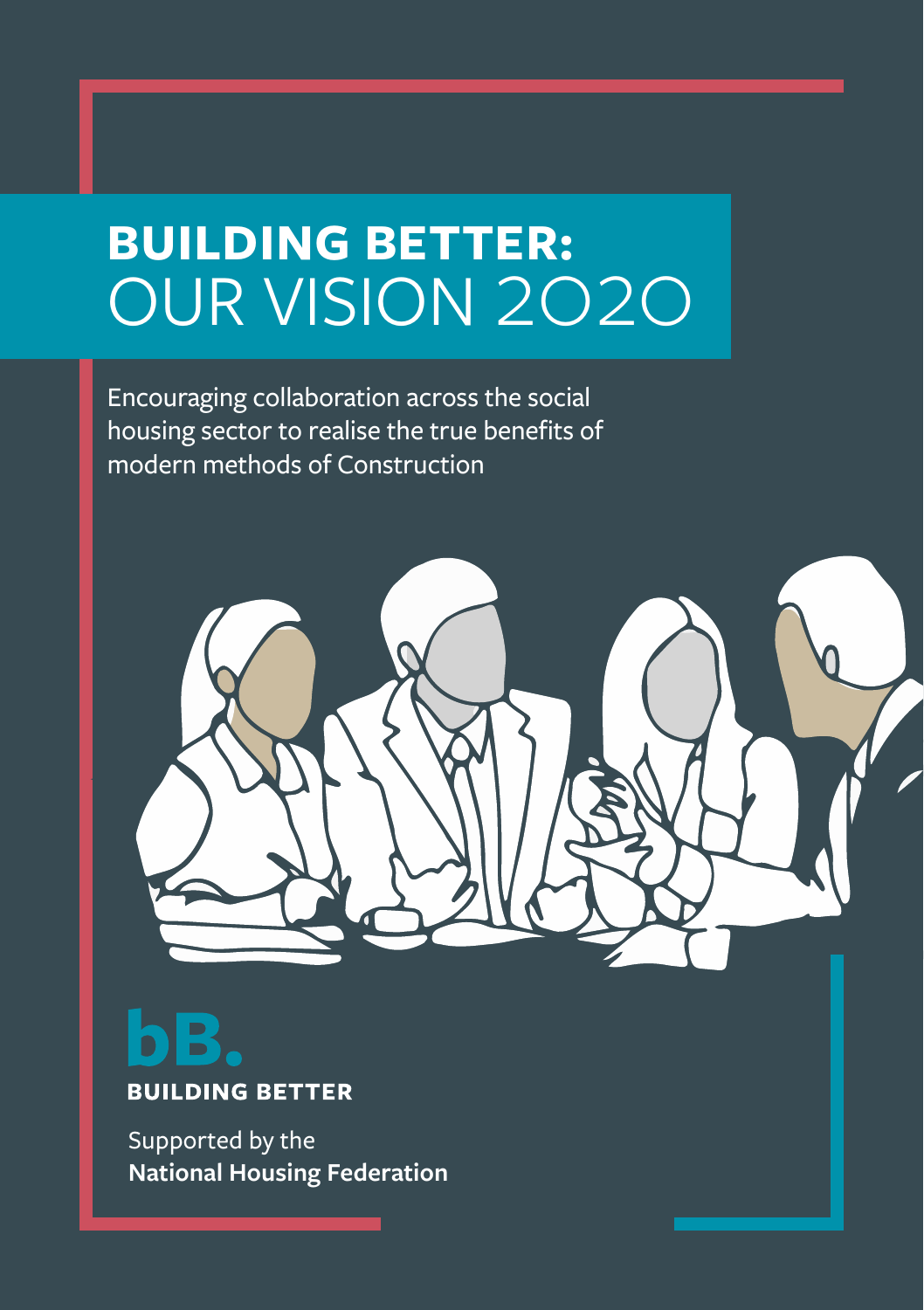### **Building Better**

### The purpose of Building Better is to encourage collaboration across the social housing sector in order to realise the true benefits of Modern Methods of Construction (MMC) quality, sustainability and better value.

There is a skills crisis facing the construction sector and post-COVID there is even greater need to invest in the UK manufacturing industry. The UK is facing an unprecedented recession and from previous recessions we know that, with the right stimulus, being countercyclical is the way to increase the development of homes. The unique situation the country is in post-pandemic allows us this once-in-a-lifetime opportunity to use offsite construction to completely change the landscape of development.

We know that there are far fewer defects in manufactured homes, that they can be built and delivered in weeks not months, that they are greener at every stage of production and use than traditionally-constructed homes, and that - if we get the scale right - can prove more cost effective to develop and manage.

We also know that traditional construction and social distancing are less resilient to British weather, stymying work for up to a third of the year, which - when every day and every home counts - is lost time we can ill afford.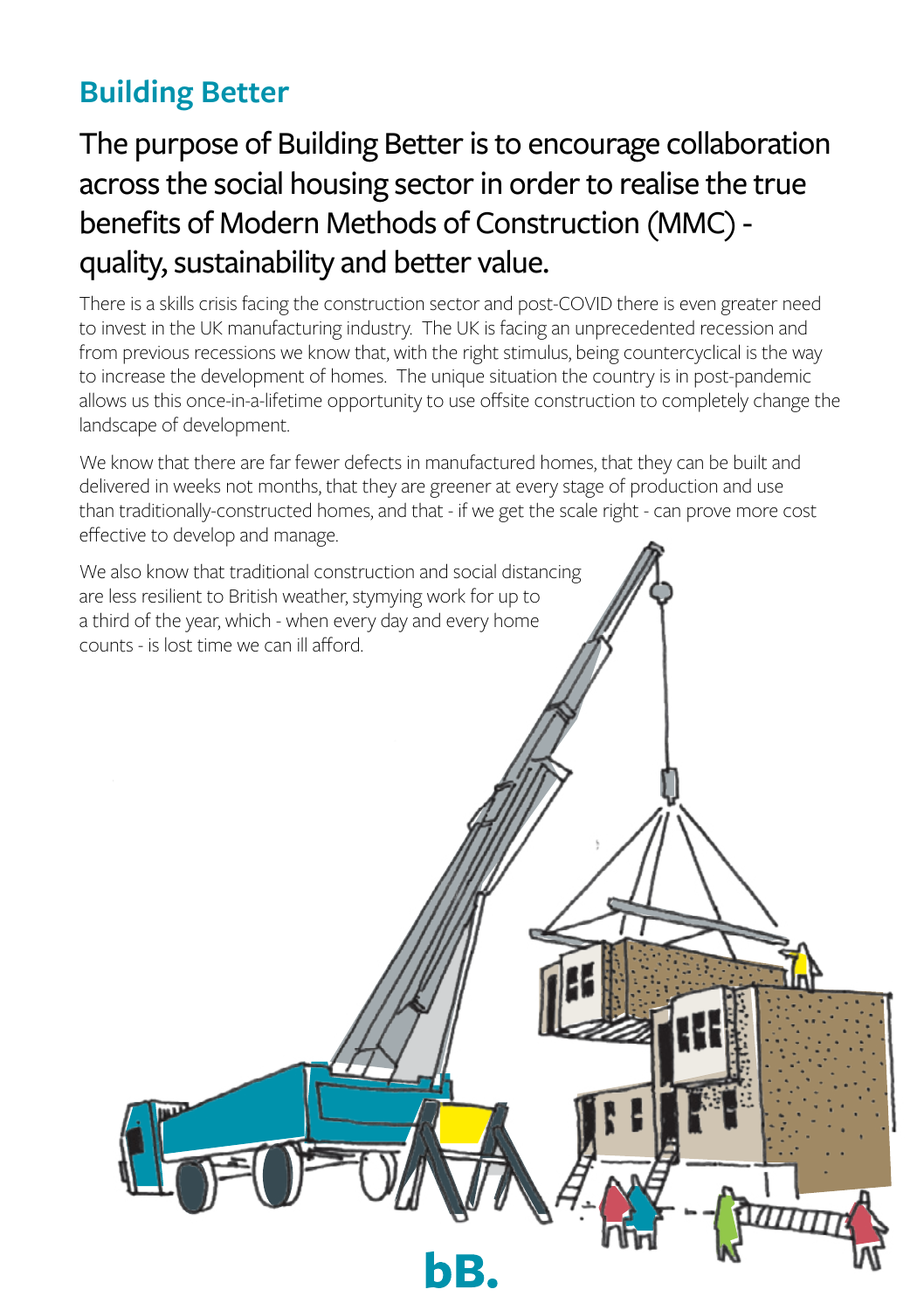To get these benefits and avoid further delays we need to work together so we can build the 300,000 homes a year that this country needs - we need to procure together, develop together, and learn together. Collaboration is the key.

Building Better is made up of pioneering organisations who understand this.



This strategic alliance of housing associations is supported by the National Housing Federation, Mark Farmer's Cast Consultancy and Trowers & Hamlins.

"I am proud that Cast has been able to support Building Better from the start, as it set out on its journey to enable widespread collaboration between housing associations so they can increasingly deliver using MMC. It is tackling two critical issues at the same time – first that we need to utilise MMC at scale to drive the full benefits of manufacturing-led delivery, and second that we need to build knowledge, experience and confidence among those commissioning MMC homes. Through collaboration and risk sharing Building Better can enable its members to achieve more together than they could alone, and any housing association wanting to deliver homes using MMC should consider becoming a member."

#### **Mark Farmer,**

Founder and CEO, Cast Consultancy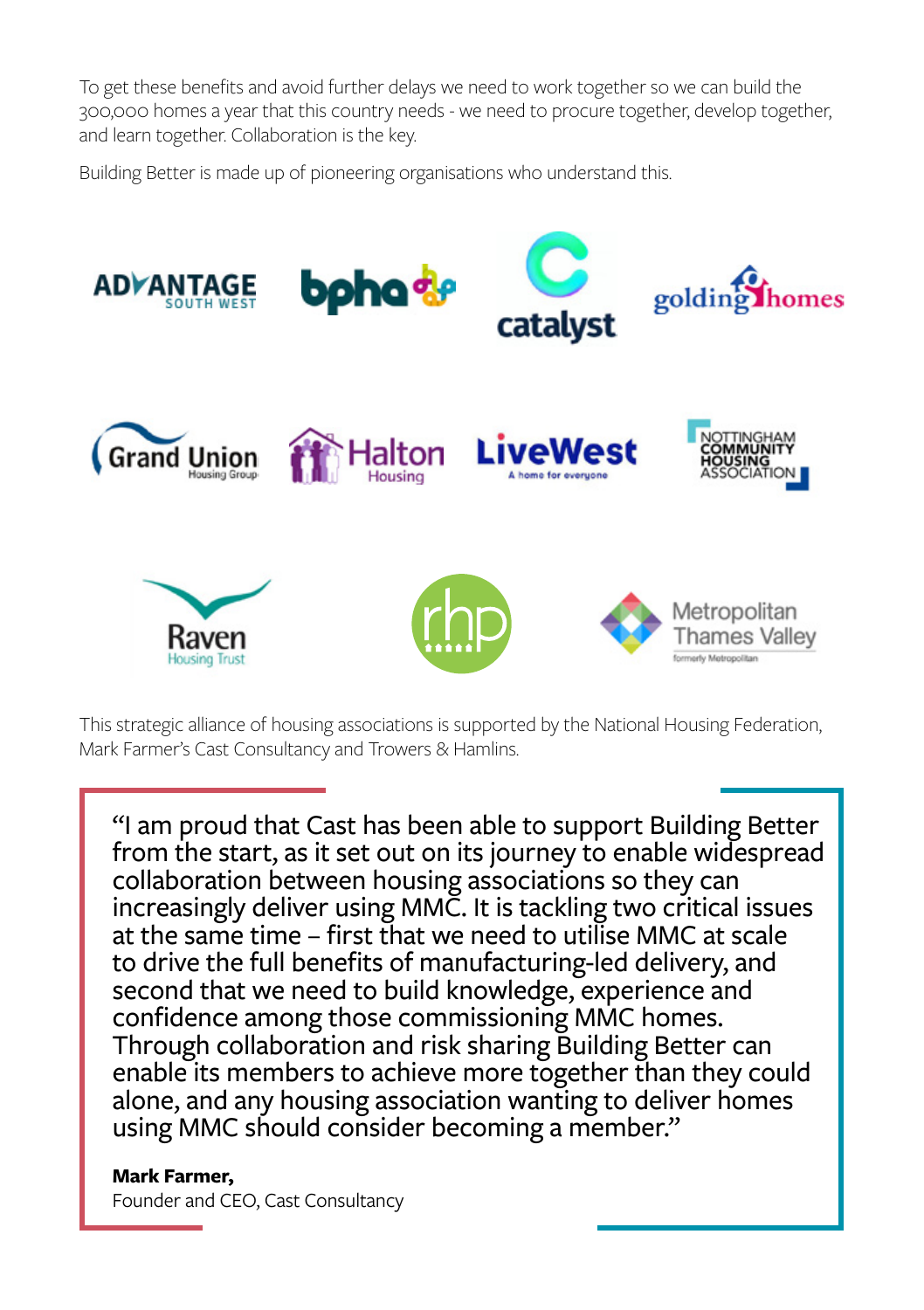### **NHF Greenhouse project**

In 2018, the National Housing Federation created the Greenhouse project, which trialled collaboration in the social housing sector on an unprecedented scale. It brought together innovators, experts and over 300 chief executives from housing associations to develop ideas to tackle one of society's biggest challenges – housing. The Building Better group found that greater collaboration and standardisation are key to overcoming the supply challenge and our solution uses universal design principles and combines housing association pipelines to leverage the benefits offered by offsite manufacturing techniques.

### **Background to the challenge**

- Skills shortage: the average age of a bricklayer is over 50. Fewer people are training in construction skills making it harder - and more expensive - to find the right people to deliver sites.
- Innovation inertia: the construction sector has remained static for a long time and does not encourage fresh or innovative approaches.
- Built by numbers: the buildings being constructed do not consider the human needs of their inhabitants and are built by numbers, not human empathy.
- Stop, collaborate and listen: even though the specifications of newly developed houses are 88% the same, we don't collaborate and synthesise our learnings.
- Not my problem: the development process is subcontracted, which means individuals are able to pass off risk and responsibility.
- Broken system: We pursue cost certainty at the expense of ownership of the process and therefore pass risk on to the contractors, which compromises quality.

### **We have all the pieces, but nobody can see the puzzle**

And now, post-COVID, the world has changed again. There are additional skills and supplies shortages caused by the global pandemic, which could take months or even years to recover, coupled with social measures in place across the UK around 'social distancing', PPE and quarantine. This only exacerbates an already existing situation, pushing it further towards crisis point.

### **Collaborative approach**

The organisations listed above have been working together, sharing thoughts, ideas and strategy. The fundamental challenge with moving ahead with MMC for many housing associations is the question of scale – manufacturers are seeking scale of orders rather than small pilot schemes, but housing associations find it difficult to build a pipeline of that scale without the link to a specific manufacturer and product. At the heart of the project is the recognition that we can do more in collaboration than individually. The members of Building Better are collectively planning to build around 40,000 homes over the next five years, and all have a clear ambition to include MMC as a key part of that delivery.

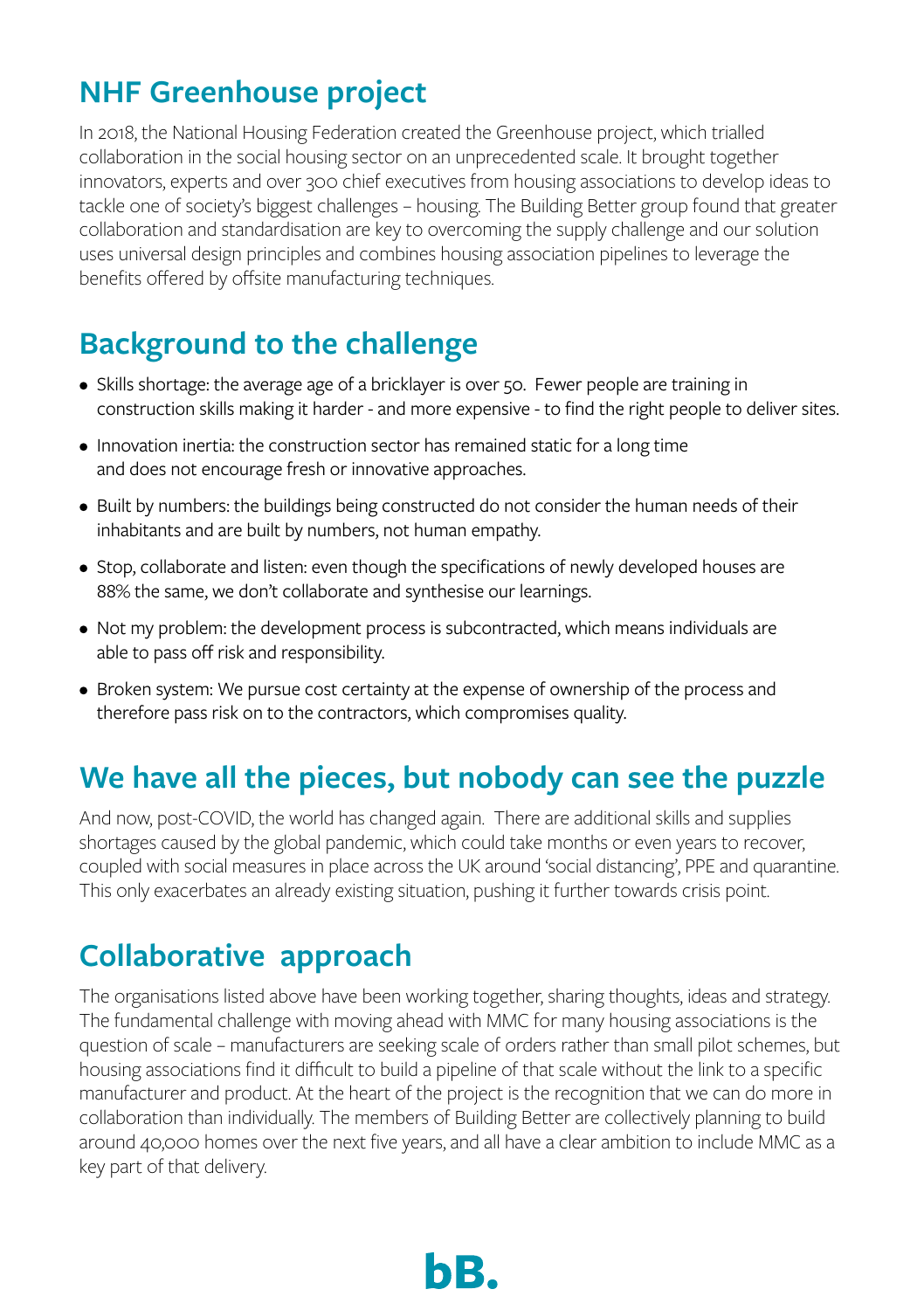### **Next steps – procurement of homes at scale**

Building Better members have signed a consortium agreement and are now engaging with manufacturers across the sector. The group has appointed Procurement for Housing as its procurement partner, and is seeking to procure a framework by the end of the year. This will allow its members to call off homes from that manufacturer over the coming years. The framework is the starting point for a long-term relationship with manufacturers as we use feedback from the development, delivery, maintenance and user-experience to improve on designs, processes and quality. We know that this is a new way of developing in the social housing sector and we know that the best way to address a new challenge is together.

### **How we are solving the problem – speed, quality, value, broad housing market offer**

#### **1. Increasing delivery:**

Building Better will enable housing associations to deliver more homes. Our target is to complete homes 50% faster than traditional build.

#### **2. Reducing operating cost:**

We aim to have zero defects in our homes. We know this will be an iterative process. Version 1 of our homes will set the standard and we aim to reduce defects by 50% when compared with traditionally built homes completed today.

#### **3. Improving customer satisfaction levels:**

Customer satisfaction will improve in two ways

- by engaging with residents during the design process, we will be building homes that genuinely meet their needs;

- fewer defects and repairs will mean there is more money to spend on the things that bring additional value to our customers, and that make the experience of living in our homes better e.g. smart technology.

#### **Excerpt from MHCLG 'MMC' report June 2019:**

"We support the Government's ambition to add one million additional homes to the housing stock by 2020 and increase annual output to 300,000 by the mid-2020s; however, these volumes will not be achieved unless there is much wider adoption of MMC, alongside traditional building methods. Adopting higher levels of MMC would diversify the market and help to increase the numbers of new homes delivered"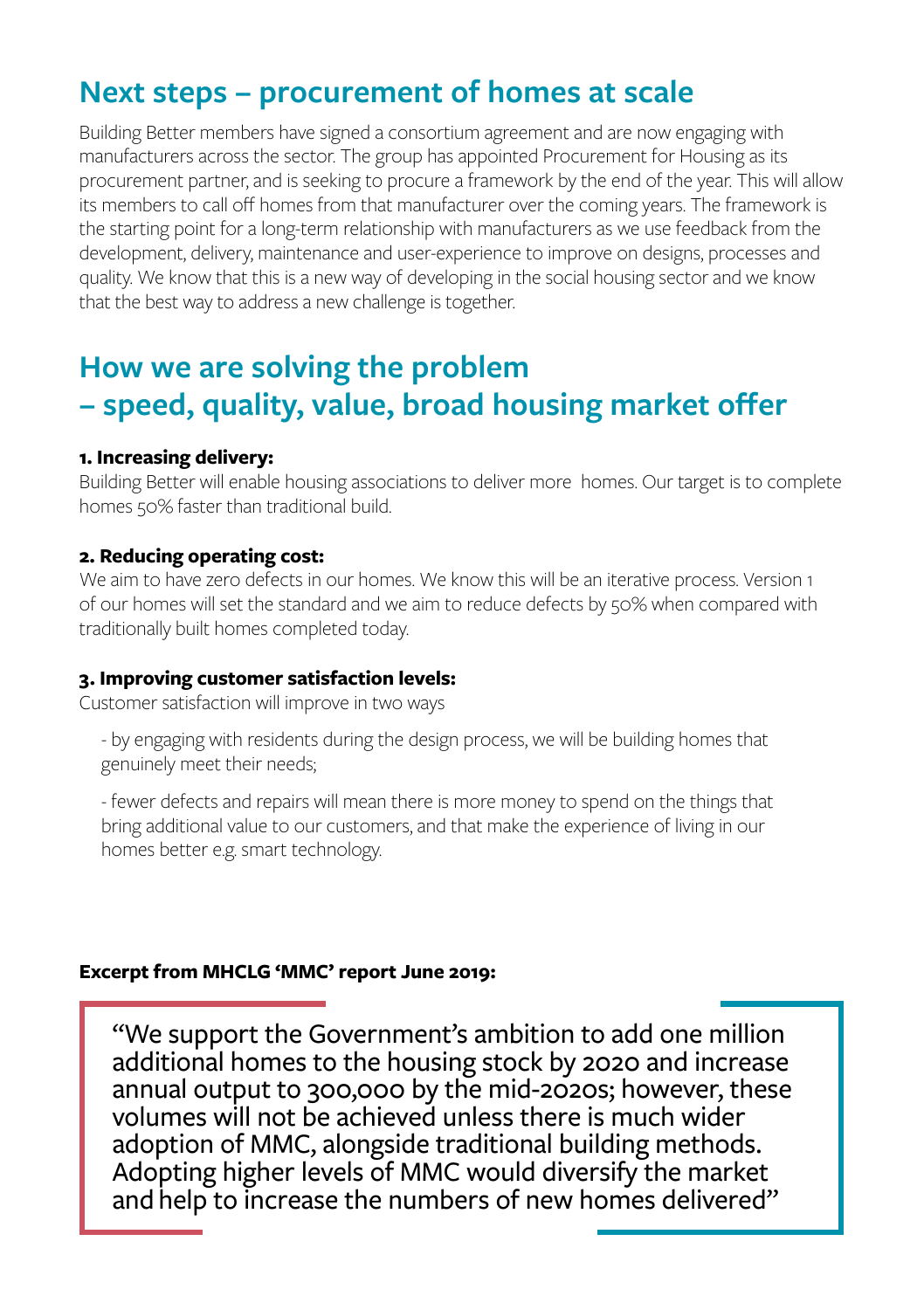### **Our ask of Government**

We know what is stopping housing associations from adopting MMC in larger numbers and we are working to address those reasons. Collectively, we will achieve more than operating as individual organisations - in delivering homes, but also around design, resident engagement, asset management, data and learning from the homes that we build.

#### **We have two asks of Government, including Homes England.**

#### **1. Explicit endorsement from Government of the benefits of delivering affordable housing using MMC, and in addition the benefits of a cross sector collaborative approach such as Building Better**

The Government is clear that MMC is a crucial part of being able to achieve 300,000 new homes a year by 2025. We are asking for explicit support to encourage more social housing providers into collaborations such as Building Better. This will encourage faster uptake of MMC through accelerated learning, pipeline opportunities for manufacturers and will show support at the highest level to providers who may still be anxious about a new approach.

#### **2. Incentivisation of developing affordable homes with MMC though additional grant**

It is more expensive - for now - to develop with MMC than traditional construction. In the longterm it is more cost effective but when finances are tight too many decisions are made based on immediate funds, not whole lifecycle costs. As the capacity in factories is utilised more effectively through the increasing pipeline from social housing providers, upfront costs will reduce. Therefore additional funding in the short-term to encourage higher take-up from social housing providers is the stimulus needed to allow manufacturers to operate at full capacity. This enables them to become fully economically viable, benefitting the UK through employment, skills and training and GVA.

As the Housing Delivery Taskforce has identified, this incentivisation could supercharge delivery of MMC homes. We believe the sector can double its output of MMC homes every year until 2025, from 900 in 2019 to more than 22,000 by 2025. As the process for MMC homes is quicker, simpler and allows rent to be realised sooner, there is also the potential for this figure of more than 22,000 homes to be additional to projected build numbers.

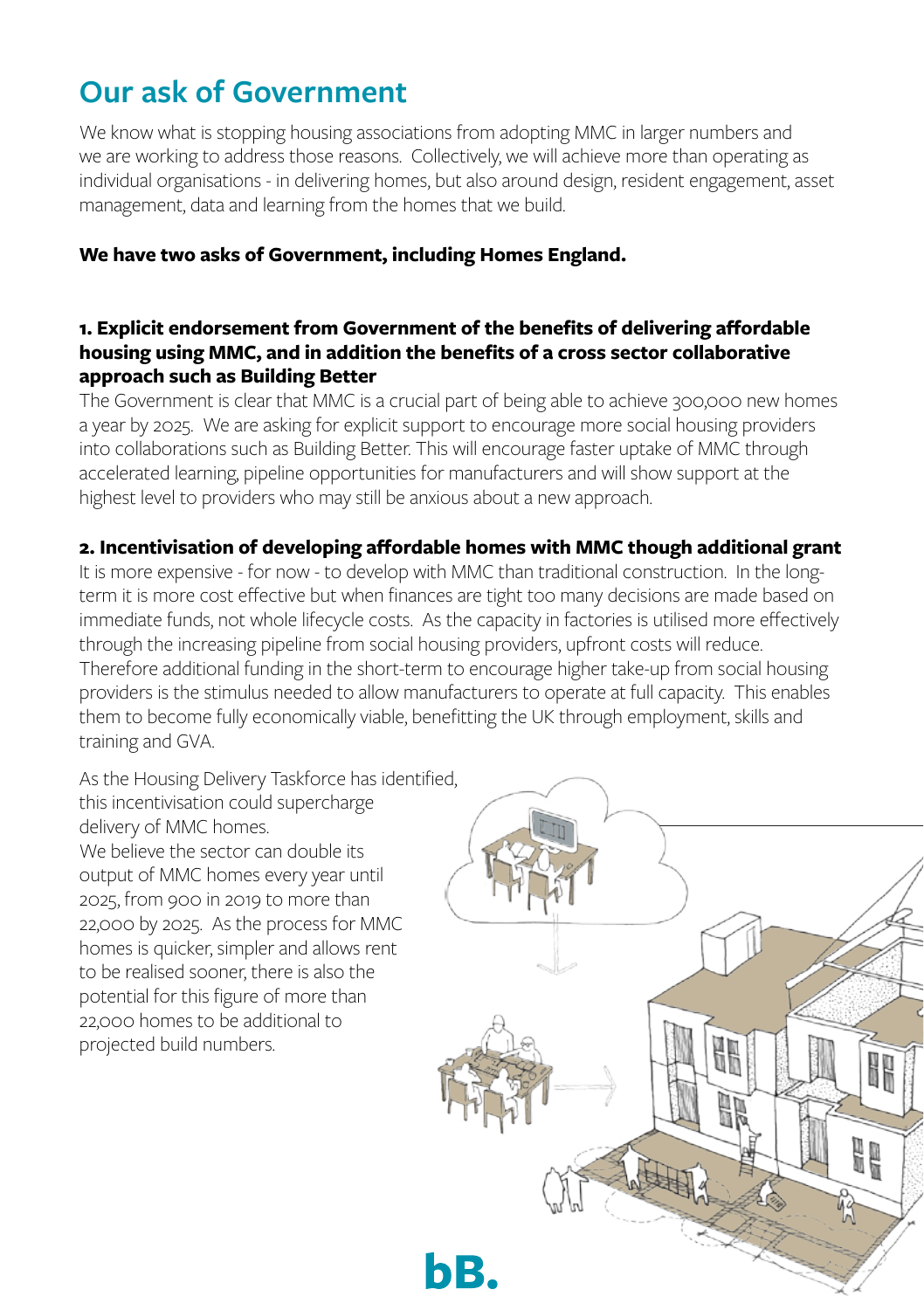## "With a housing shortage that hasn't gone away, and the economy looking for ways to come back from the Covid crisis, there is a real opportunity for housing associations to step up their development plans. Building Better is ambitious in its aims, building more homes, faster, and of higher quality. The time is also right for Government to back this ambition and work with us to deliver the affordable homes we so desperately need."

#### **Tim Willcocks**

Chair Building Better and Executive Director of Development, RHP